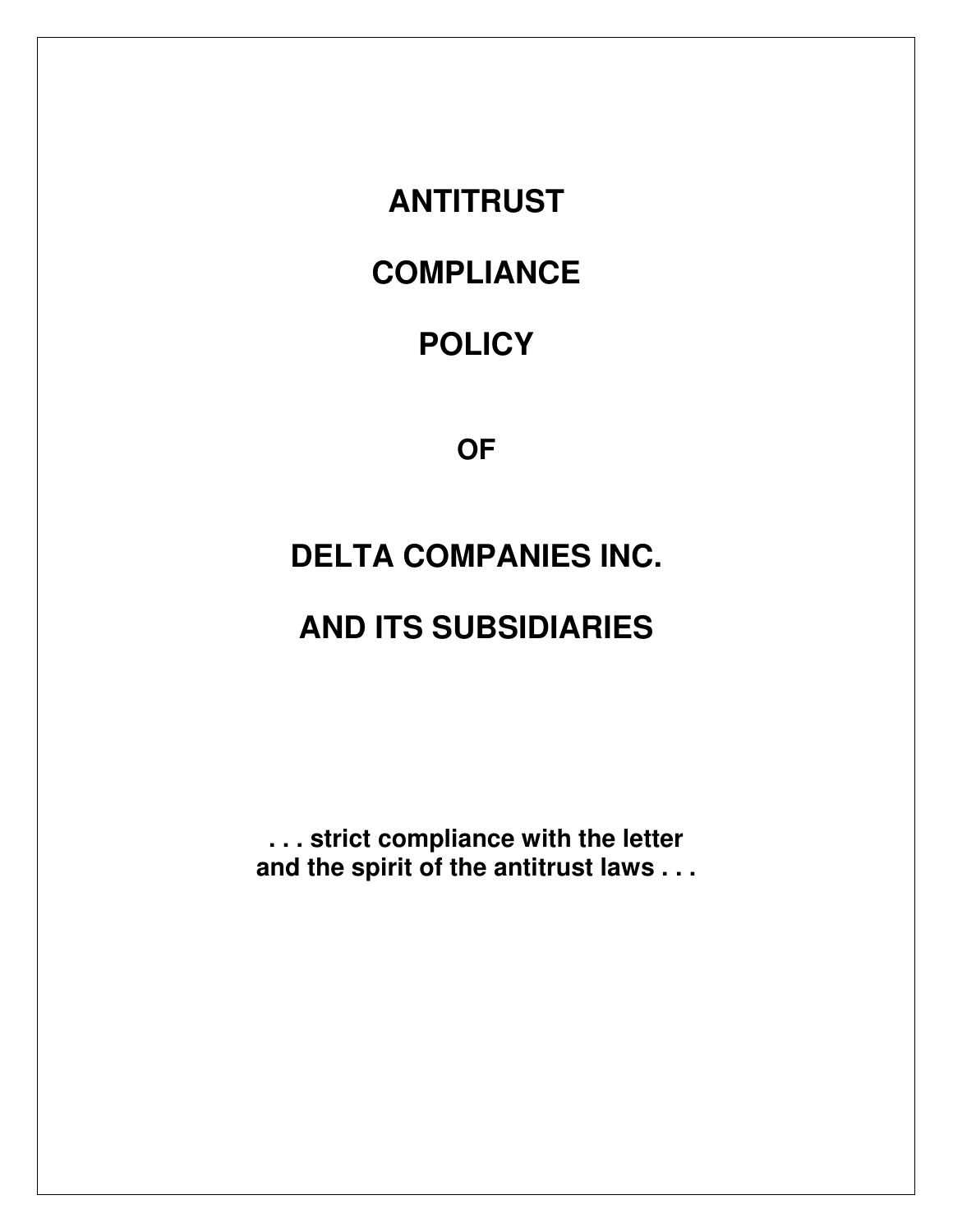### **Antitrust Compliance Policy**

 It is the policy of Delta Companies Inc. and its subsidiaries to comply with all laws. An important aspect of this policy is our commitment to obey the letter and spirit of the antitrust laws. Violations of the antitrust laws, and the potential damage to Delta Companies Inc.'s resources and reputation, are of such serious consequence as to require the constant vigilance of all Delta Companies Inc.'s officers and employees.

 The policy guidelines provided herein are designed to educate you about the requirements of the antitrust laws that are most directly applicable to Delta Companies Inc.'s business. This Policy is not a complete explanation of the antitrust laws, but it will assist you in your day-to-day business activities and help you recognize when antitrust questions are present so you can obtain timely legal advice. Whenever you encounter a situation which you believe raises antitrust concerns, you should promptly consult with your superior or Delta Companies Inc.'s Legal Counsel.

 We want to reaffirm that it is the obligation of every Delta Companies Inc.'s employee to adhere to this Policy. Moreover, each officer and manager throughout the Company has the responsibility to ensure that our Policy and the enclosed policy guidelines are communicated to, and understood and observed by, all Delta Companies Inc. employees. Your full support of this Antitrust Compliance Policy is critical to Delta Companies Inc.'s continued success.

> Ric Neubert President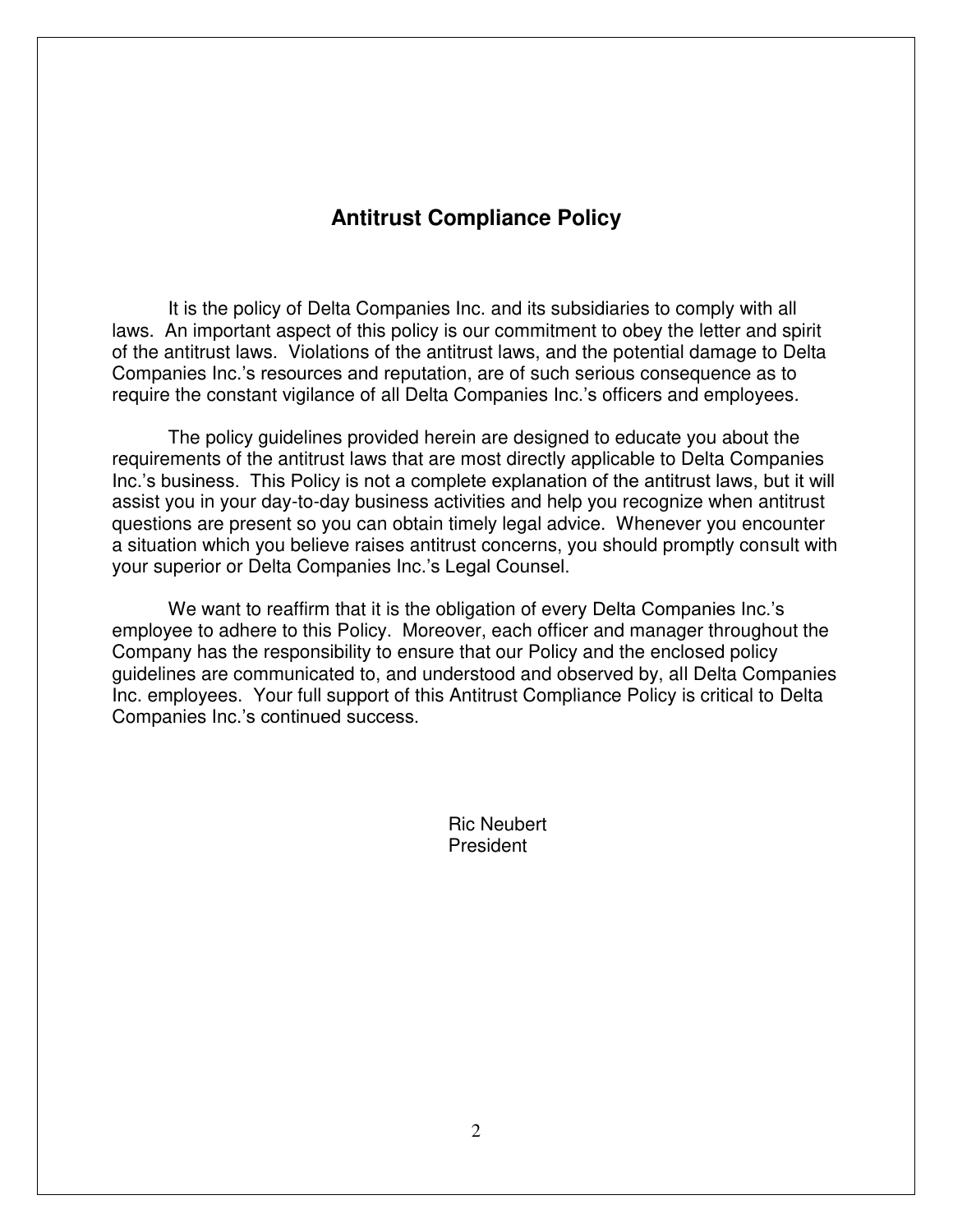# **TABLE OF CONTENTS**

| INTRODUCTION TO THE ANTITRUST LAWS 5          |  |
|-----------------------------------------------|--|
|                                               |  |
|                                               |  |
| DEALINGS WITH CUSTOMERS AND SUPPLIERS 11 - 13 |  |
| VERTICAL INTEGRATION ISSUES 14 - 15           |  |
| TRADE ASSOCIATION ACTIVITY 16 - 17            |  |
|                                               |  |
| A FINAL COMMENT ON STRICT COMPLIANCE 19       |  |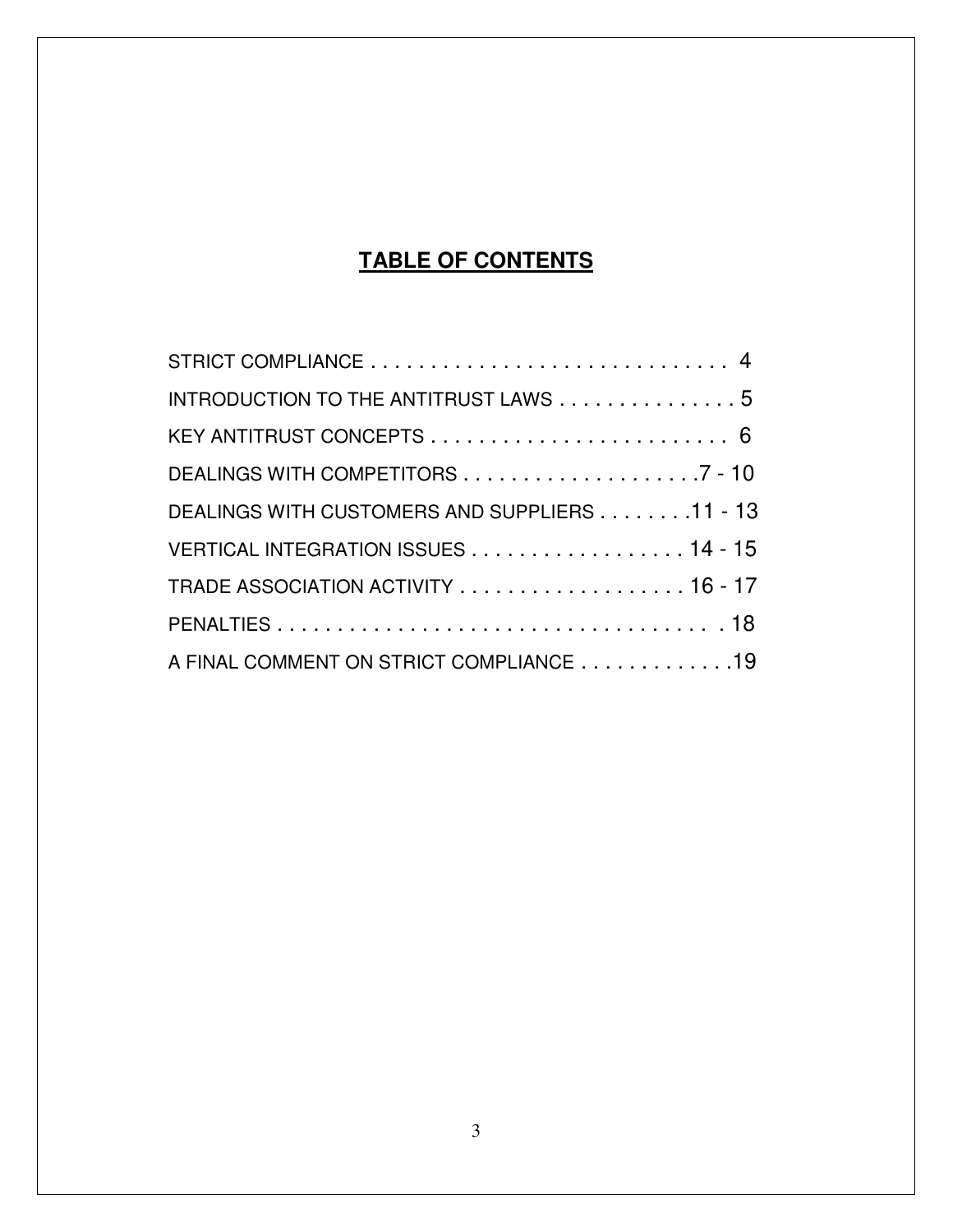## **STRICT COMPLIANCE**

 Delta Companies Inc.'s policy is **strict compliance** with the letter and the spirit of the antitrust laws.

This policy shall apply to Delta Companies Inc. and all of its subsidiaries.

#### **• Study this Antitrust Compliance Policy carefully:**

 It identifies certain actions which would clearly violate Delta Companies Inc.'s policy. It will also help you recognize other antitrust problem areas and help you realize when you need legal advice. Violations of Delta Companies Inc.'s antitrust compliance policy will be cause for disciplinary action, up to and including termination.

#### **• This Policy is not an exhaustive statement of the law:**

 It deals only with key provisions of the antitrust laws which are of direct day-to-day concern to Delta Companies Inc. employees.

#### **• This Policy does not provide you with the means to act as your own lawyer:**

 Solving legal problems is a function of Delta Companies Inc.'s legal counsel. However, counsel cannot participate in every action you take. Thus, the burden is frequently on you to recognize potential problem areas and to consult competent legal counsel before you act.

#### **LEGAL COUNSEL:**

 Any and all antitrust issues should be directed immediately to Anthony L. Martino, II, Esq. Mr. Martino is General Counsel for Colas Inc. and may be reached at 973-656-4820 or amartino@colasinc.com.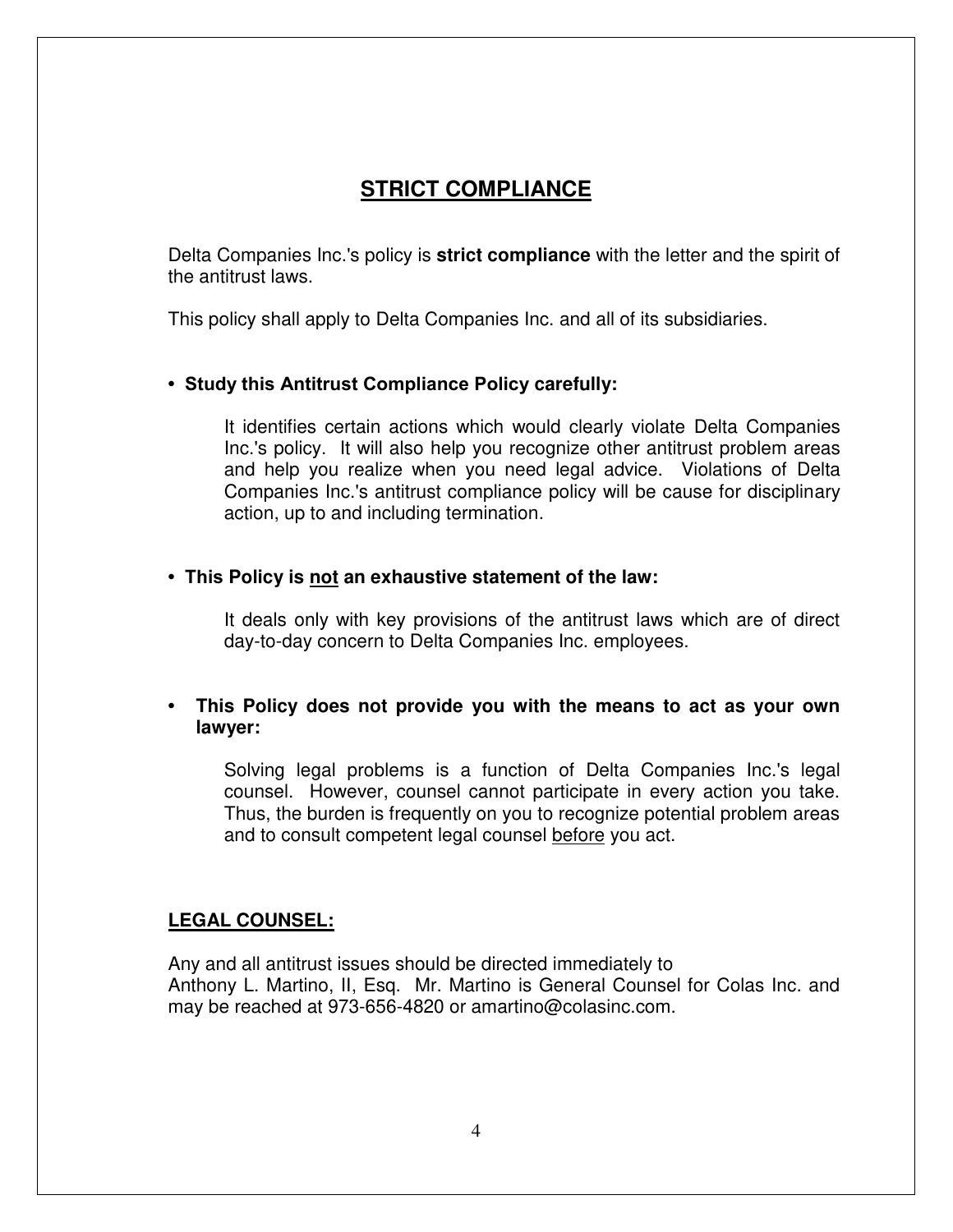### **INTRODUCTION TO THE ANTITRUST LAWS**

 The antitrust laws are the legal rules designed to preserve free and open competition as the rule of trade in our market-oriented economy. To accomplish that purpose, the antitrust laws declare that certain kinds of business conduct are illegal as restraints of trade or as creating, or tending to create, a monopoly. The types of conduct prohibited in whole or in part are wide-ranging and include price-fixing and bidrigging, division of customers or markets among competitors, and, in some cases, combinations among competitors to refuse to deal with other competitors, customers or suppliers.

 There are four principal federal antitrust laws that may apply to Delta Companies Inc.'s construction, asphalt manufacturing and construction aggregates divisions:

- (1) **The Sherman Antitrust Act** prohibits unreasonable restraints of trade that would occur through agreements among competitors or the acts of a single monopolist.
- (2) **The Clayton Act** provides rules governing several particular types of restraints of trade and prohibits mergers and other forms of business combinations which might lessen competition.
- (3) **The Robinson-Patman Act** prohibits certain discrimination in price (meaning price differences) where the effect may be substantially to lessen competition.
- (4) **The Federal Trade Commission Act** empowers the Federal Trade Commission to investigate and proceed against unfair methods of competition, which at a minimum allows the Commission to challenge conduct that is prohibited under the other antitrust statutes.

 In addition, many states have their own antitrust statutes, which are similar to the Sherman Act in prohibiting agreements among competitors that unreasonably restrain trade.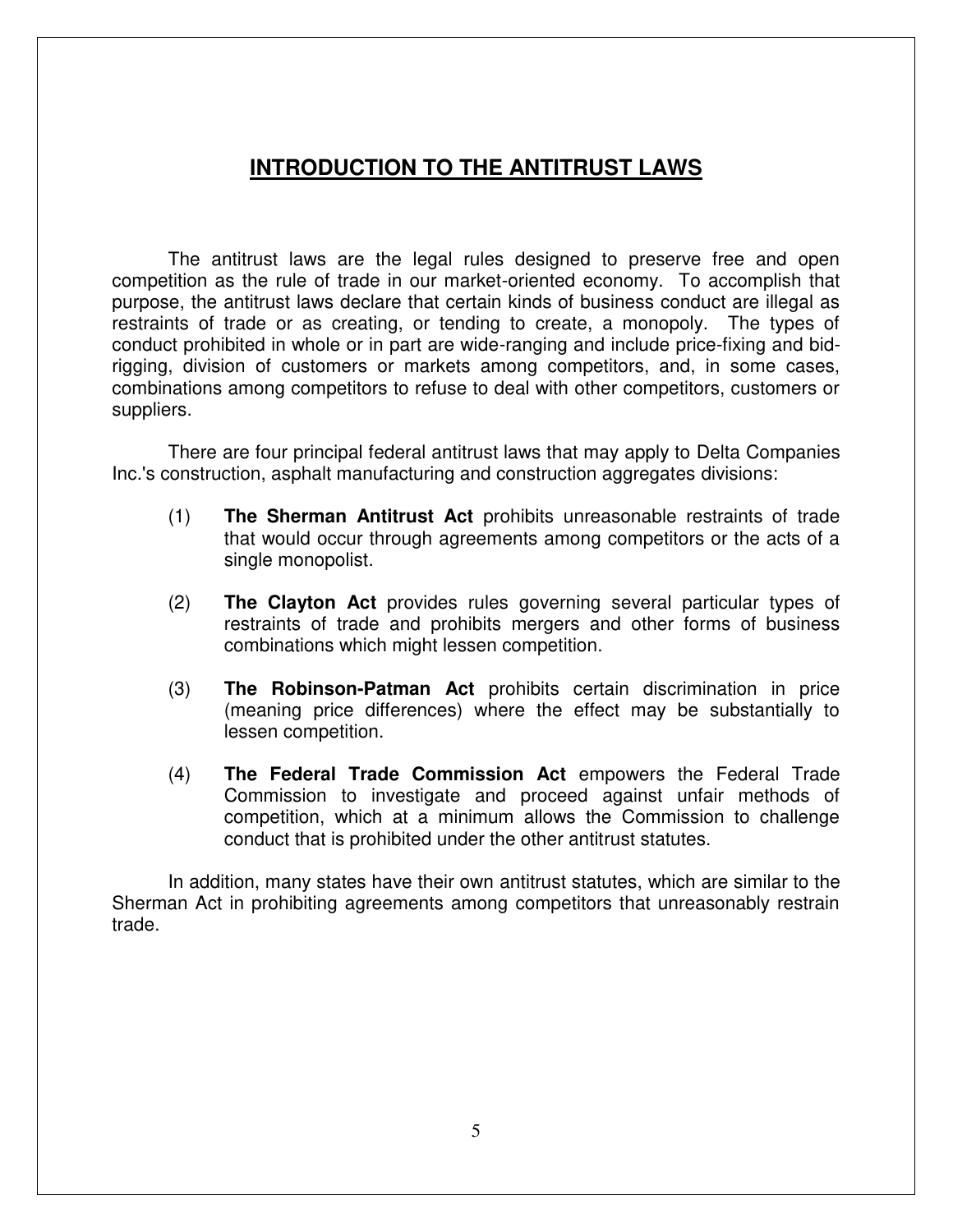# **KEY ANTITRUST CONCEPTS**

Two concepts deserve special attention:

**• Agreements** -- Neither an express agreement, nor even a handshake, is necessary for an illegal agreement to arise. Responding to pressure or doing what you know is expected can sometimes be interpreted as showing the existence of an agreement. An agreement may be inferred from your actions. Therefore, avoid contact or conduct which might raise any suspicion that an agreement exists.

**• Per se illegal** -- Agreements to engage in certain types of activities are considered so inherently anticompetitive that they are *per se* illegal. *Per se* illegal means that the agreement, in and of itself, is illegal. There is no defense or excuse for such agreements.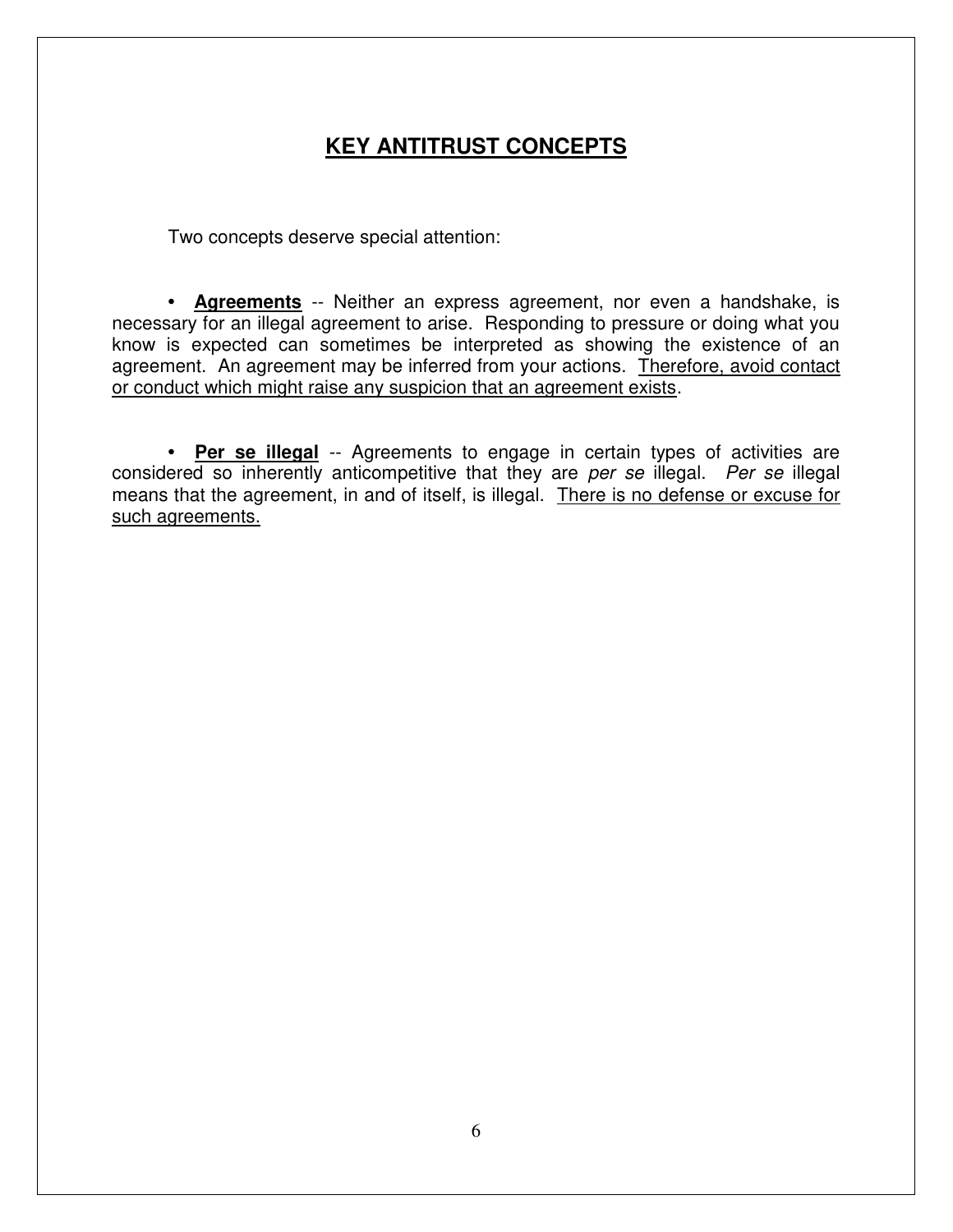#### **Price Agreements**

 *Any* agreement with a competitor that merely restricts or limits prices to be charged is *per se* illegal.

 It does not matter that the price agreement decreases, rather than increases, prices; that the agreed upon prices are reasonable; that the purpose of the price agreement is to prevent harmful or even ruinous competition; that the prices agreed upon are not uniform; or that no exact price is fixed. Such agreements regarding prices are *still per se* illegal.

 It also does not matter if an agreement between competitors only concerns underlying components of prices, such as terms and conditions of sale like discounts, freight charges, and credit. An agreement between competitors as to an element of their prices is *just* as illegal as an agreement between competitors to charge the exact same price.

 Delta Companies Inc.'s prices, discounts, fees and credit terms are to be arrived at independently by Delta Companies Inc. without consultation with competitors.

#### *Remember --*

- Never discuss prices, price adjustments due to rising costs, profit levels. **discounts, commissions, fees, credit terms or other terms relating to price with a competitor.**
	- If a competitor attempts to enter into such a discussion, terminate the conversation immediately and telephone Delta Companies Inc.'s Legal Counsel.
	- Never provide to, or accept from, a competitor a price or commission sheet, a credit term sheet, or other information from which prices can be computed. While pricing information of competitors may be obtained from customers, customers should not be used merely as clearinghouses for exchanging pricing information. **Note the date and source of all pricing information obtained on the face of the material before you file it within Delta Companies Inc.'s records.**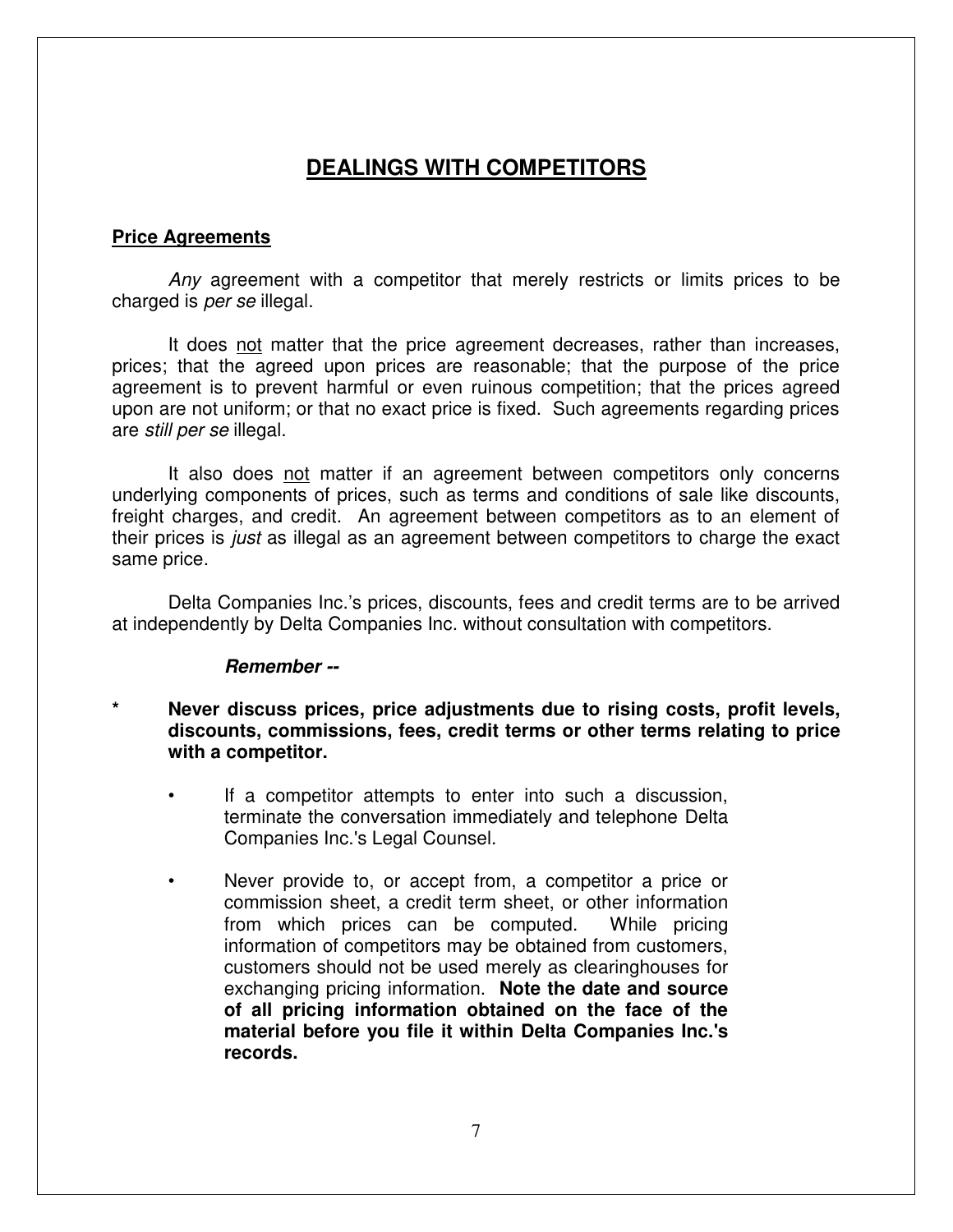#### **Bid-Rigging**

 An agreement among competitors to fix or rig bids is a *per* se illegal agreement just like an agreement to fix prices.

 In addition to the prosecution of bid-rigging activity by the federal government under federal antitrust laws, activity to interfere with the bidding process may also be prosecuted by the Government under statutes prohibiting mail and wire fraud, or the making of a false statement to the Government. False statement cases have recently been based on bidders' certifications, as part of the required bid submission, that bid prices have not been disclosed to other bidders or competitors prior to the sealed bid opening.

#### *Remember –*

- Never propose or agree with a competitor to designate the low bidder.
- **\* Never propose or agree with a competitor to submit identical bids.**
- **\* Never propose or agree with a competitor to submit a non-competitive courtesy bid.** 
	- Courtesy bids, or "safe" bids that are intentionally high, have been found to violate the antitrust laws even where the courtesy bid was submitted by a competitor who had unilaterally decided, prior to submitting the courtesy bid, not to compete for that contract.
- **\* Never propose or agree with a competitor to refrain from bidding.**
- **\* Never advise a competitor whether you are bidding or ask a competitor whether he will submit a bid.**
- **\* Never suggest or specify bid prices or component prices to a competitor.**
- **\* Do not exchange or compare bids prior to bid openings.**
- **\* If a competitor attempts to enter into such a discussion, or proposes such an agreement in any way, terminate the discussion and notify Delta Companies Inc.'s Legal Counsel immediately.**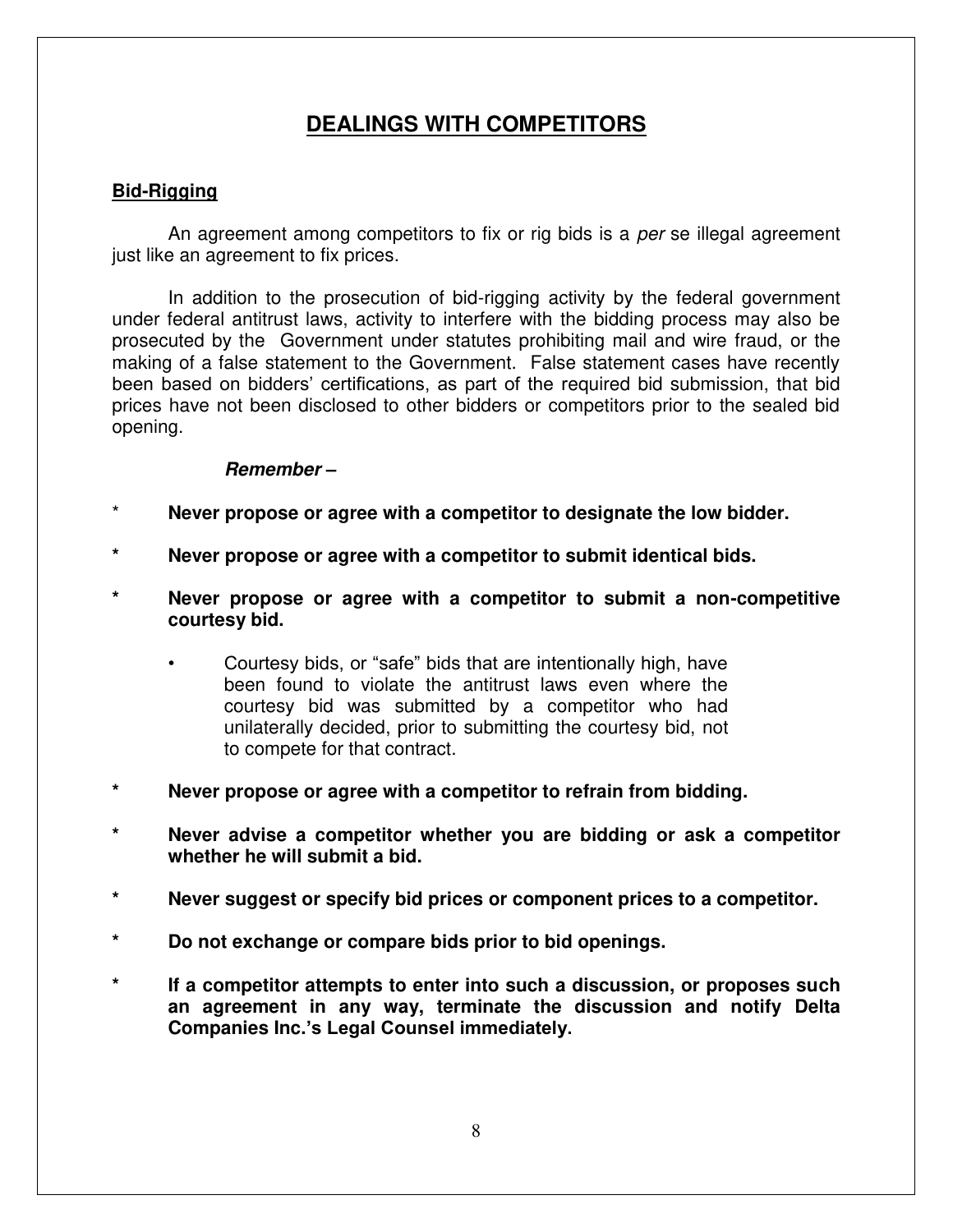#### **Allocation of Marketing Territories**

 It is *per se* illegal for competitors to agree to divide or allocate territories in which they will market their products and services.

 However, the antitrust laws permit a company to market its products and services as it independently chooses and to whom it independently chooses.

#### *Remember --*

- Never agree with a competitor to market or bid, or to refrain from marketing **or bidding, in any particular location or territory. For example, it would be illegal for two construction companies to agree that one would submit bids for projects in Cape Girardeau County but not Perry County, while the other would submit bids for projects in Perry County but not Cape Girardeau.**
- **\* If a competitor attempts to enter into such a discussion, or proposes such an agreement in any way, terminate the discussion and notify Delta Companies Inc.'s Legal Counsel immediately.**

#### **Allocation of Customers**

 It is *per se* illegal for competitors to agree to divide or allocate customers with whom they will deal.

#### *Remember --*

- **\* Never agree with a competitor to deal or to refrain from dealing with any particular customer or class of customers. For example, it would be illegal for two construction companies to agree that one would bid only on government projects, while the other would bid only on private projects.**
- **\* Never agree to divide or share a customer's business with a competitor.**
- **\* If a competitor attempts to enter into such a discussion, or proposes such an agreement in any way, terminate the discussion and notify Delta Companies Inc.'s Legal Counsel immediately.**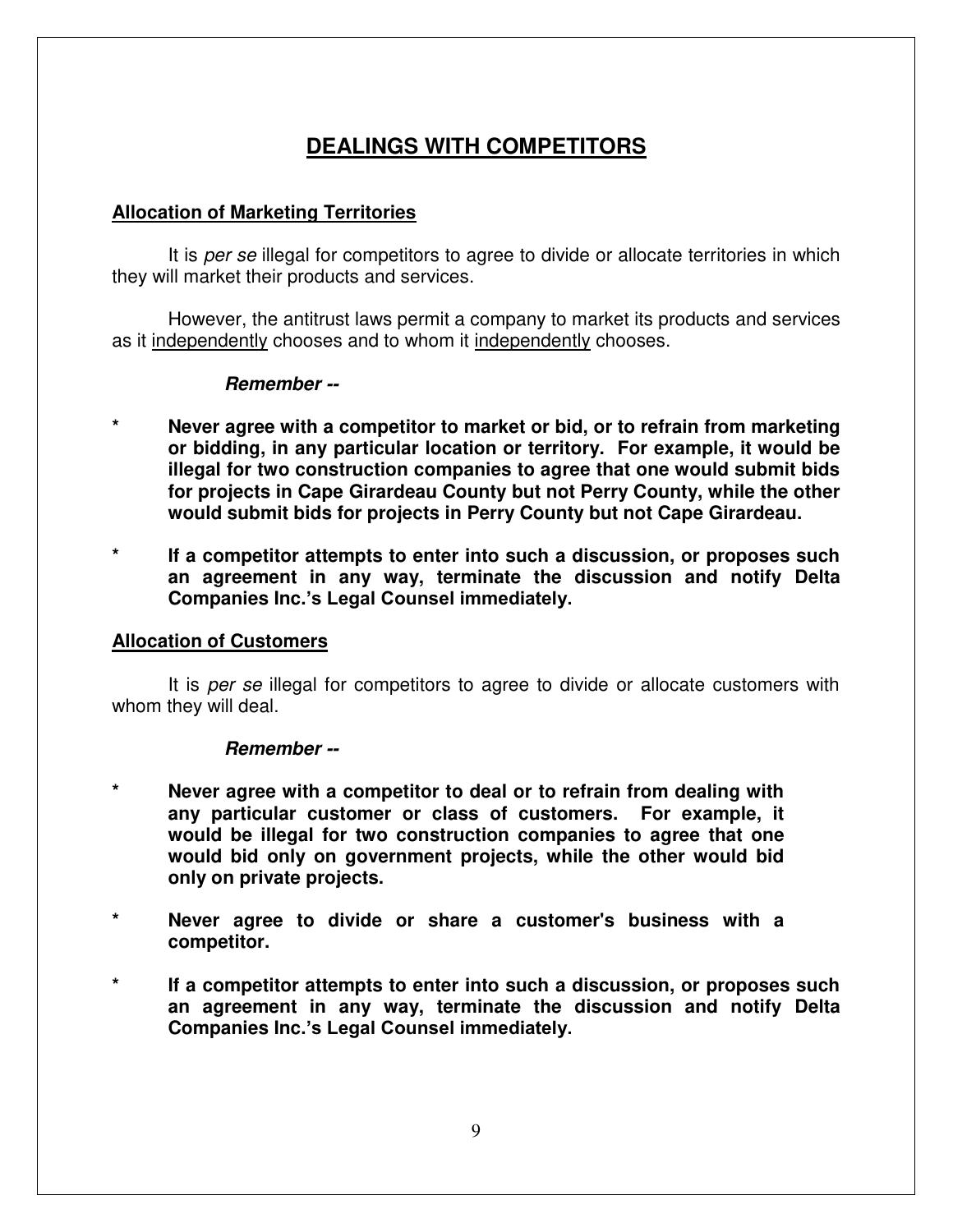#### **Joint Refusals to Deal (Boycotts)**

 An agreement among competitors not to do business with a particular customer or supplier may be an unlawful boycott in some circumstances.

 An agreement among competitors with market power to boycott customers or suppliers in order to discourage them from doing business with another competitor is an antitrust violation, even if the reason for the boycott seems to have a noble purpose.

 Delta Companies Inc. has a legal right to choose its customers, and to refuse to deal with anyone. But decisions to exercise this right should generally be made independently, without consultation with competitors. While joint and exclusive arrangements may be legal and appropriate in certain circumstances, such arrangements should be reviewed with Legal Counsel prior to being implemented.

#### *Remember --*

- **\* Never agree with a competitor or customer that Delta Companies Inc. will not do business with another company.**
- **\* Under certain circumstances, it may also be illegal for Delta Companies Inc. and another company to agree not to solicit each other's employees. Delta Companies Inc. should remain free to recruit new employees just as Delta Companies Inc. should remain free to do business with any supplier or customer that it chooses.**
- **\* If you receive such a request from a competitor, you should respond that Delta Companies Inc.'s policy forbids such discussions and end the communication. Thereafter, report the communication to Delta Companies Inc.'s Legal Counsel.**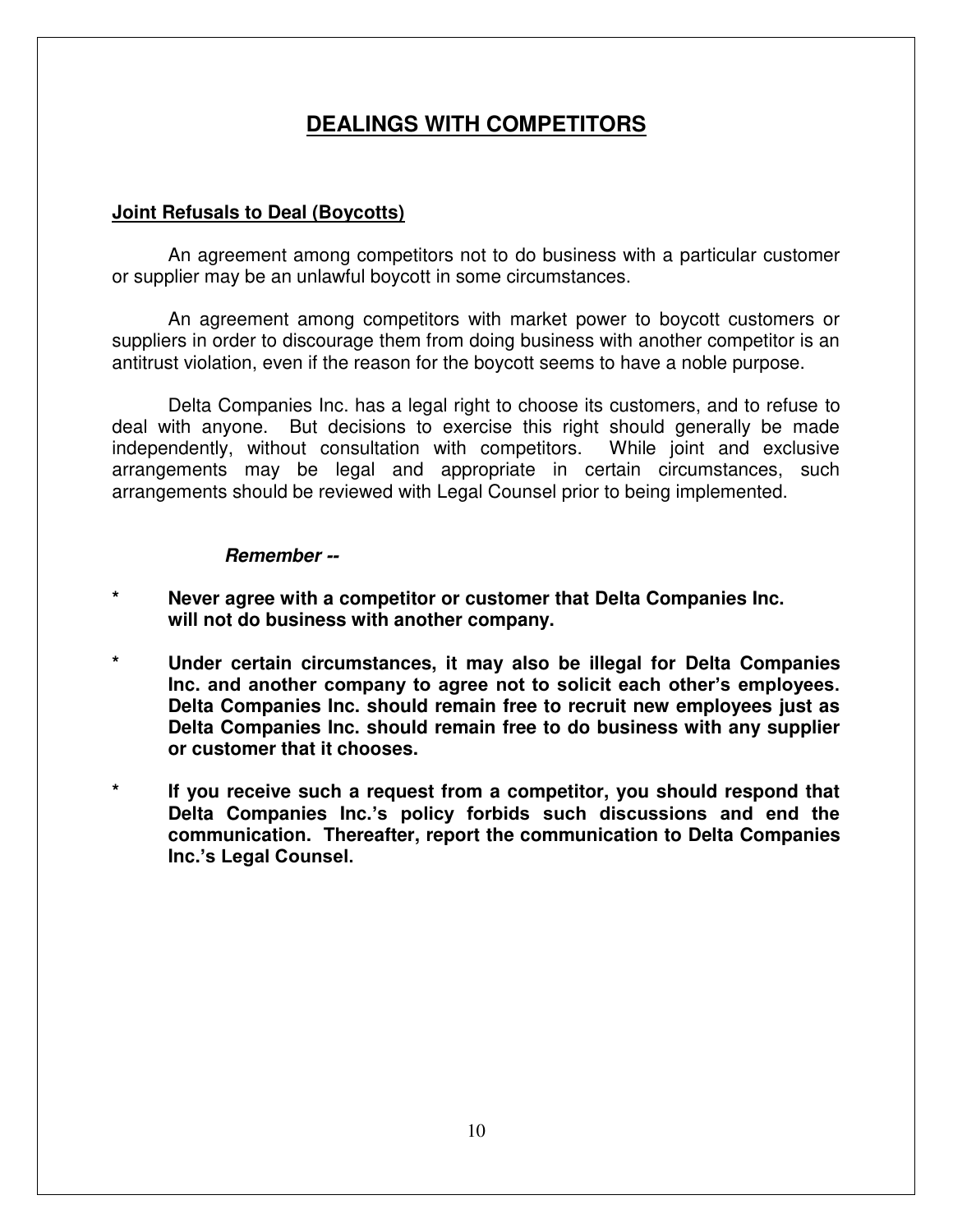### **DEALINGS WITH CUSTOMERS AND SUPPLIERS**

#### **Price Discrimination**

 Price discrimination exists where a seller makes sales at different prices to different customers who are purchasing the same products in the same general timeframe and who compete with one another. Typically, actual net prices – after reduction of all discounts, rebates, surcharges and other factors that affect net price – are compared to determine if there has been illegal price discrimination. Differences in credit terms, as well as the withdrawal of credit, may constitute illegal price discrimination if such credit decisions are not based on legitimate business reasons.

 The law provides for certain defenses to price discrimination. For example, sales at a different price to a particular customer in order to meet competition is permissible; but the price must be the same as the competitor's price and not go below it. The law also permits a different price where the price differential is justified because of cost savings to the seller based on differing methods or quantities in which the product is sold or delivered to different customers.

 Transfer of product between affiliated companies, such as a parent and subsidiary corporations or two subsidiary corporations, are not considered "sales" for purposes of price discrimination where the selling company controls the pricing and marketing decisions of the purchasing company, and the companies function as a single enterprise.

 In addition, the antitrust laws prohibit a buyer from knowingly inducing a supplier to offer a discriminatory price in certain circumstances. Delta Companies Inc. should also be aware of price discrimination issues when it acts as a buyer of others' products.

#### *Remember –*

- Granting of different prices to different customers by a seller can give rise **to antitrust concerns, as can a buyer's inducing of a different price from a supplier. The law in this area is complex. Legal Counsel should always be consulted on such pricing issues.**
- **\* You can refuse to sell to a specific customer where there is reasonable alternate material.**
- **\* You can give price discounts for prompt payment, credit worthiness, or quantity purchases, so long as such discounts are available to all customers.**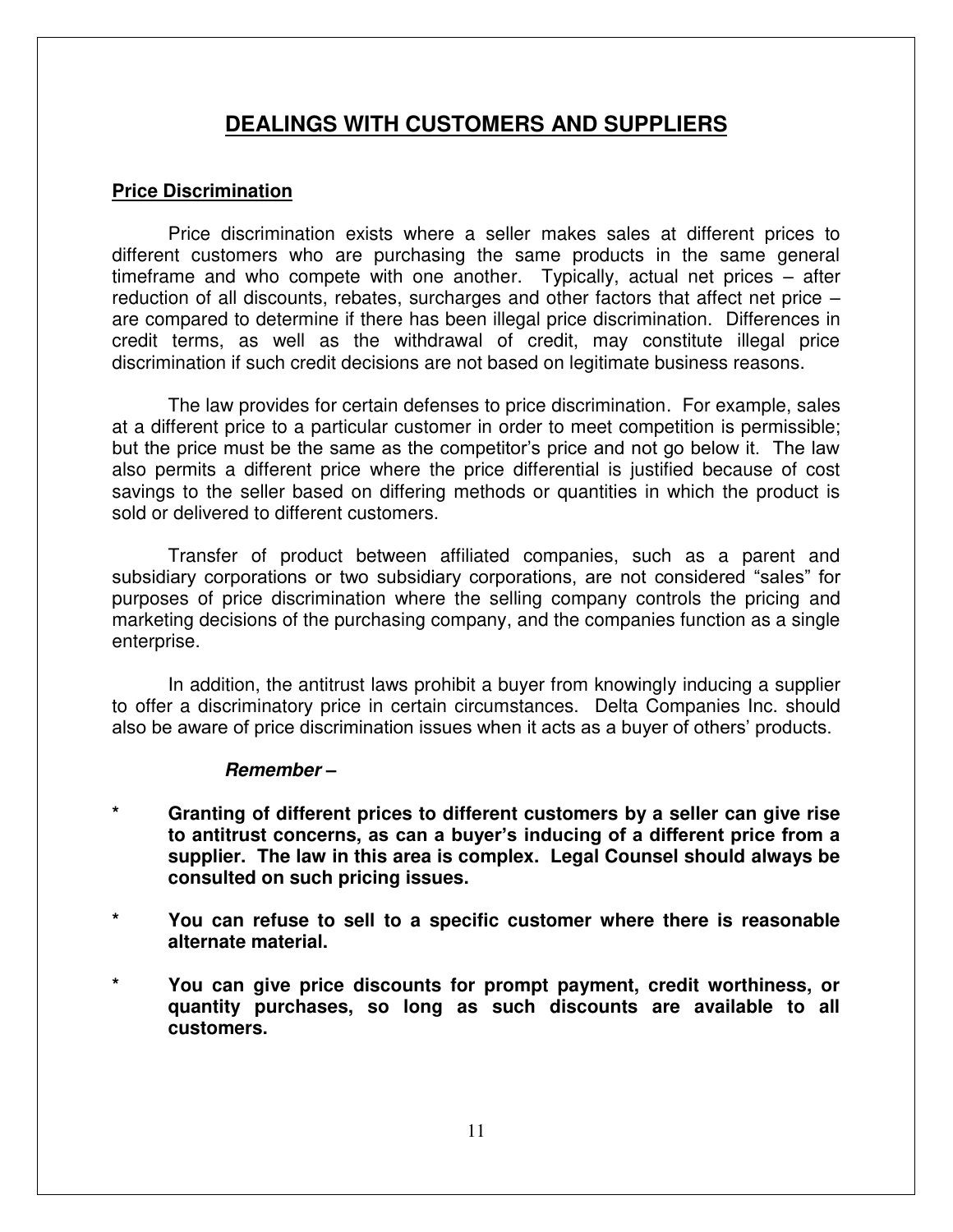## **DEALINGS WITH CUSTOMERS AND SUPPLIERS**

- **\* You can refuse to give credit terms if that decision is based on legitimate business reasons.**
- **\* You can give a price discount to meet competition, but your reduced price should be the same as the competitor's price and not go lower.**
- **\* You should not pay commissions or brokerage fees as a method of price discrimination.**

#### **Pricing Below Cost (Predatory Pricing)**

 In particular situations, the federal antitrust laws require that a seller price its products or services at levels higher than an appropriate measure of costs, such as a total cost or average cost measure. This requirement generally arises where the seller has market power such that if it sold its products or services below cost, smaller competitors would be driven out of the market and the seller thereafter could recoup the losses from its below-costs sales by raising its prices.

 Antitrust rules in this area are very complex, and Legal Counsel should be consulted in situations where Delta Companies Inc.'s prices could be regarded as below cost.

#### *Remember –*

**\* Whenever Delta Companies Inc. intends to issue a product or service price to a customer that might be considered below Delta Companies Inc.'s costs in providing such product or service, Legal Counsel should be advised immediately.** 

#### **Reciprocal Dealing**

 Reciprocal dealing occurs when a company agrees to buy the products or services of a supplier on the condition that the supplier also agree to buy products or services from it.

 Reciprocal dealing gives rise to antitrust concerns where the company proposing the reciprocal deal has buying power and, as a result, may be able to coerce its supplier into also buying its products or services.

#### *Remember --*

While it may be possible to structure a legal agreement for reciprocal **dealing, such an agreement should not be negotiated by Delta Companies Inc. without the consultation of Legal Counsel.**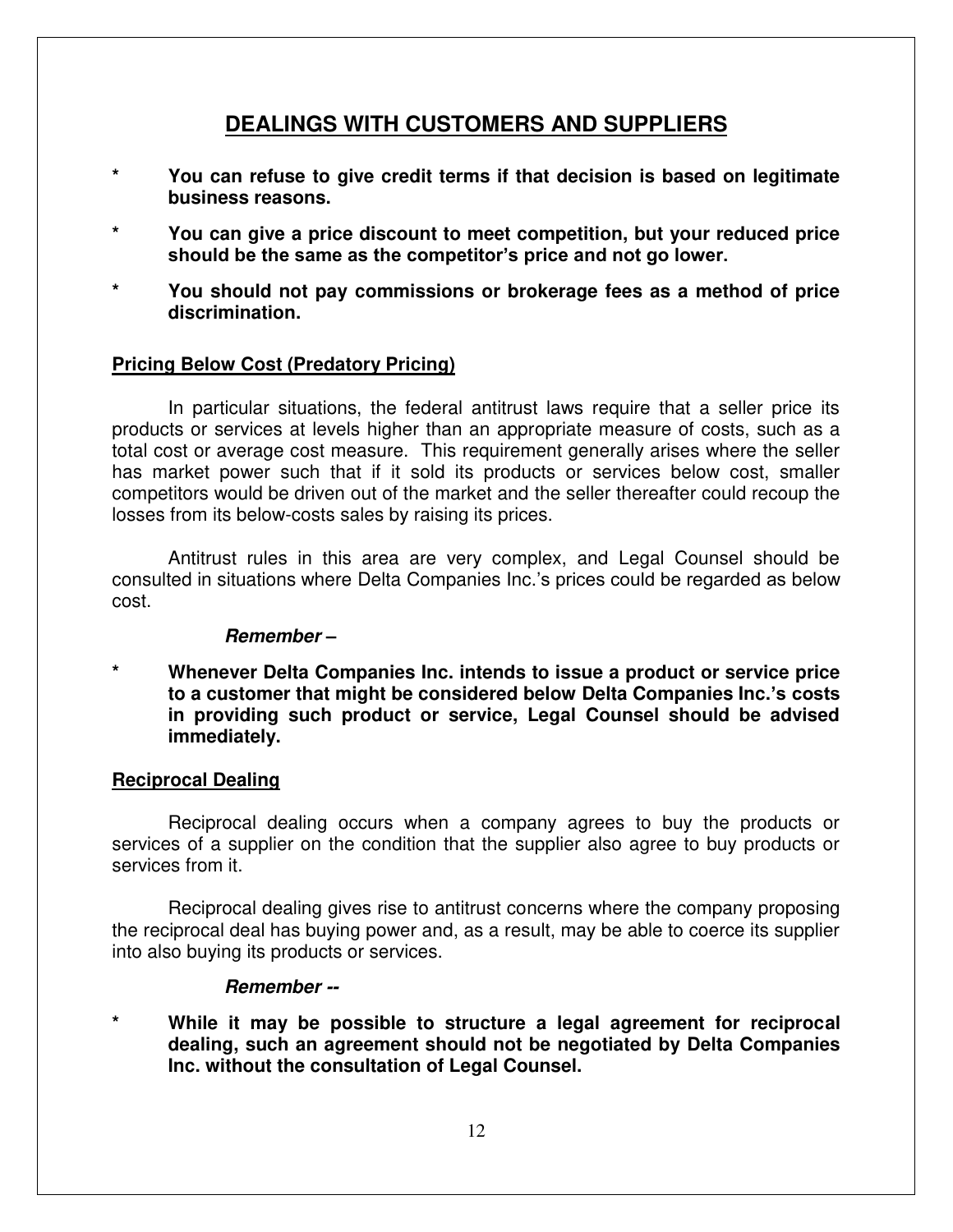## **DEALINGS WITH CUSTOMERS AND SUPPLIERS**

#### **Tying Arrangements**

The "tying" of products together occurs when a seller requires a customer to purchase one product (the tying product) only on condition that the customer also purchase a different (or tied) product. A tying arrangement can also exist where the seller requires the customer to purchase other supplies or goods from particular sources.

 Whether a tying arrangement is illegal or not depends on particular circumstances, such as the seller's market power in the market for the tying product; the seller's economic interest in the sales of the tied product; and the actual competitive situation in the specific marketplace at issue.

#### *Remember --*

**\* Tying products together may be an antitrust violation in certain circumstances. Legal Counsel should always be consulted before Delta Companies Inc. implements any form of tying arrangement.** 

#### **Exclusive Dealing (Requirements Contracts)**

 Exclusive dealing arrangements generally take the form of agreements in which a buyer agrees to purchase products or services for a significant period of time exclusively from one supplier. Such arrangements include contracts in which a buyer agrees to purchase all of its requirements for a particular product or service from one supplier.

 Exclusive dealing arrangements are not automatically illegal under the federal antitrust laws. Some requirements contracts can be pro-competitive where the purchaser benefits by stabilizing the price it pays, or assuring product availability, over a reasonable period of time.

 However, depending on the particular circumstances of the particular marketplace at issue, exclusive dealing arrangements may be unlawful if they serve to unreasonably reduce the business opportunities of competitors.

#### *Remember --*

**\* Exclusive dealing arrangements, including requirements contracts, are not always unlawful. Under particular types of market circumstances, exclusive dealing arrangements can violate the federal antitrust laws. Legal Counsel should be consulted when Delta Companies Inc. intends to enter into an exclusive dealing arrangement.**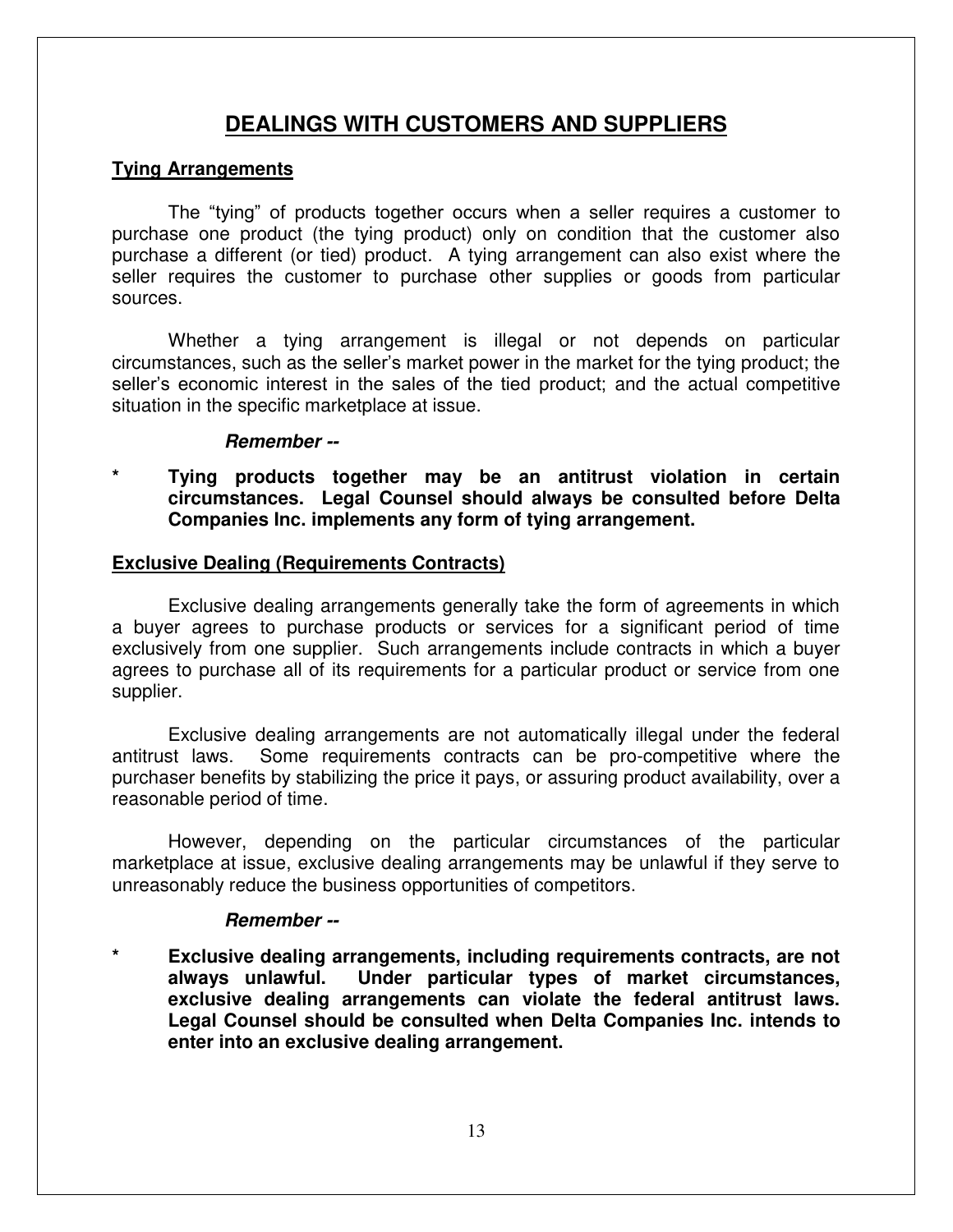### **VERTICAL INTEGRATION ISSUES**

 Delta Companies Inc. is a vertically integrated company that supplies aggregate to its asphalt division as well as to asphalt competitors; that supplies asphalt to its construction division as well as competing construction companies; and that bids on construction projects.

 Such vertical integration, where a company acts on multiple levels of an industry, presents special antitrust concerns, such as when a company uses "leverage" or engages in a "price squeeze."

#### **Leveraging**

 Leveraging is the use of monopoly power in one market to gain an improper advantage in another market.

 Leveraging claims are controversial in that courts differ as to whether an abuse of monopoly power in the first market is required, and as to whether an actual attempt to monopolize the second market is required as opposed to the mere gaining of an advantage.

Price squeezes can be viewed as one form of unlawful leveraging.

#### **Price Squeezing**

 An unlawful price squeeze may occur where a company has market power with respect to one product; its price for that product is higher than a fair price; that product is required to compete in a second market where the company also competes; and the company's price in the second market is so low that competitors cannot meet it and still make sufficient profit to stay in business.

 Thus, a price squeeze claim cannot arise unless a company is operating in two different markets where the product sold in the first market is utilized in the second, and the company possesses market power in the first market.

#### *Remember --*

**\* Delta Companies Inc.'s vertical integration requires consideration of its pricing decisions and other business decisions as a whole across all of its businesses.**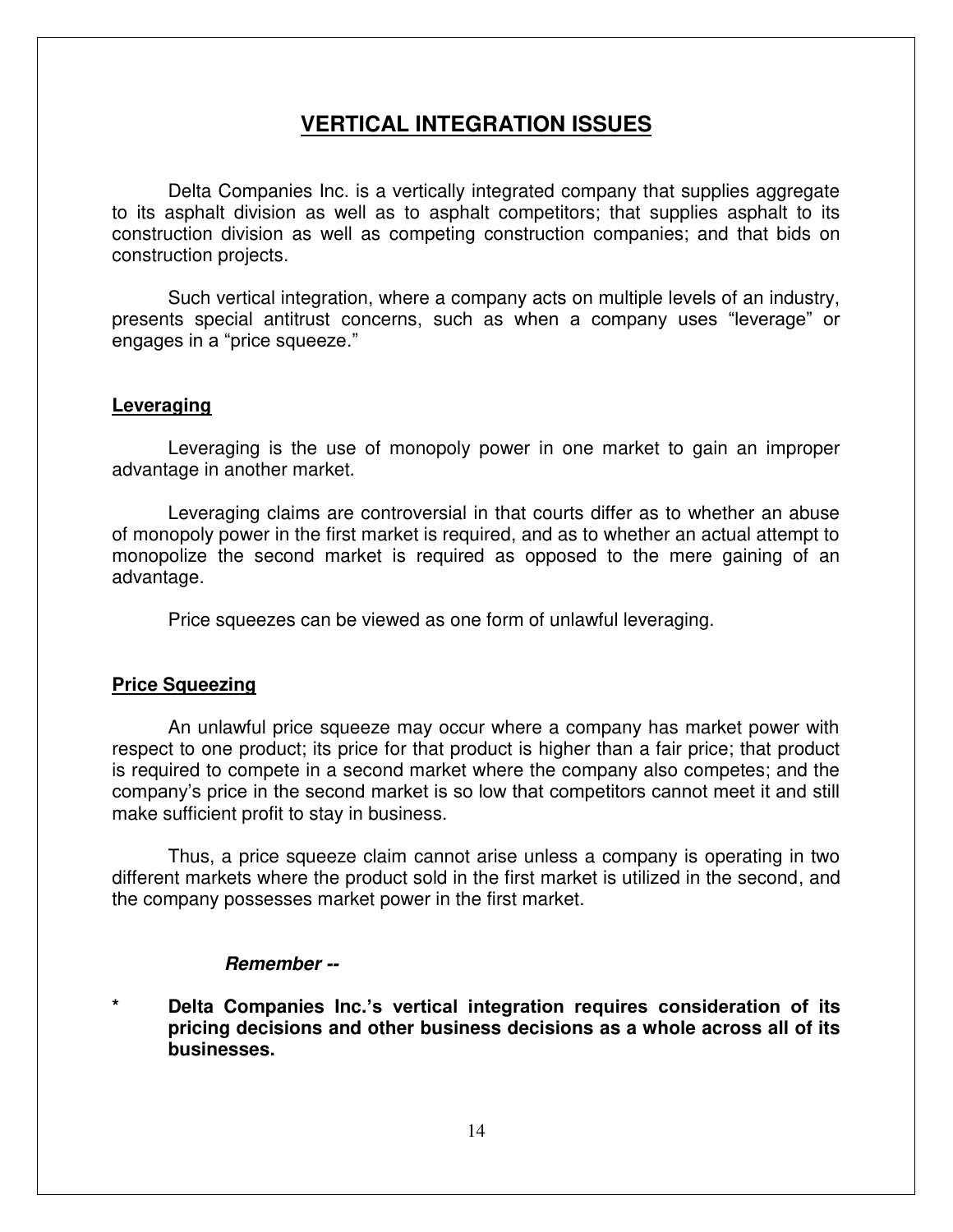# **VERTICAL INTEGRATION ISSUES**

#### **Information Transfers**

Because Delta Companies Inc. is a vertically integrated company, it receives information from many different suppliers and customers at many different levels within the industry. Attention should be paid to the transfer of business information gathered by one Delta Companies Inc. division to another Delta Companies Inc. division.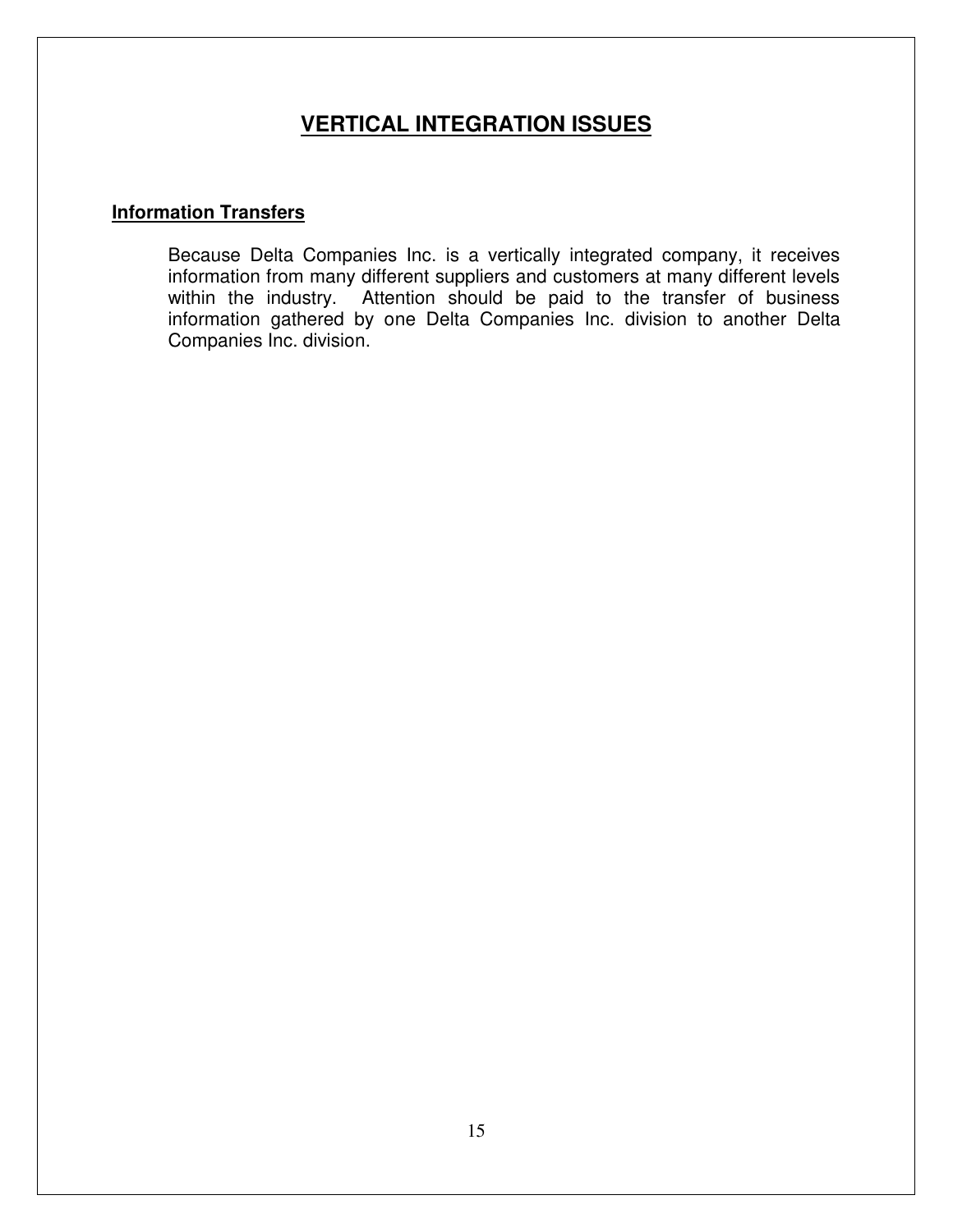## **TRADE ASSOCIATION ACTIVITY**

 A trade association by nature is a combination of competitors that is formed for legitimate reasons of industry-related business, but that has the capacity to serve as a conduit for improper collusive activity. Accordingly, the same awareness of the antitrust laws that governs Delta Companies Inc.'s own business activities should also govern Delta Companies Inc.'s trade association activity.

#### *Remember –*

- **\* Never discuss competitively sensitive topics at trade association functions, such as prices, costs and pending or future bids. The same rules prohibiting certain conduct with individual competitors also apply to trade association activity.**
- **\* A trade association's statistical reporting, member surveys or collective research should not address current or future price or cost information. Participation by members in such associational activity should be voluntary.** 
	- Trade associations may collect historical pricing information without violating the antitrust laws. However, the collection of members' historical pricing information should be done by an outside third party who will not reveal members' individual pricing information to the trade association or its members.
	- The publication of historical pricing information should be done on an anonymous, aggregate basis so that no particular member's historical pricing information can be identified. Aggregate publication of historical pricing information should not be done unless the information is provided by at least three members.
- **\* Industry standardization can create antitrust problems if the effect of the standardization is to discriminate among competing businesses, deprive customers of legitimate choices, boycott suppliers, or fix prices. Trade associations should not advocate for particular bid specifications or product standards that would serve improperly to exclude certain members or non-members from the marketplace.** 
	- A trade association's standard-setting activity should be based on legitimate, rational technical or practical grounds.
	- A trade association's specification and certification processes should be open and transparent. Interested parties (including non-members) should have ample notice of these activities and given the opportunity to participate.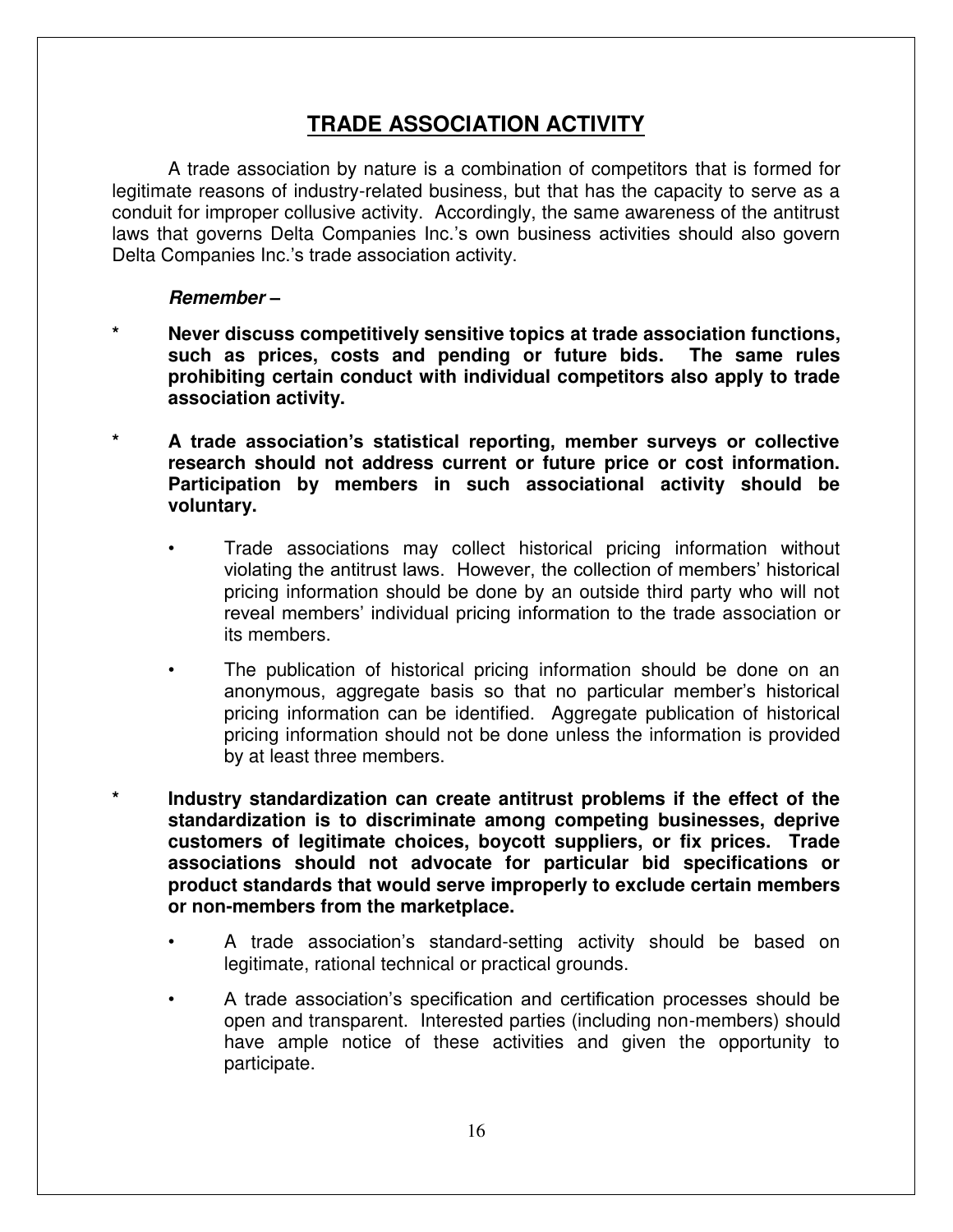### **TRADE ASSOCIATION ACTIVITY**

- **\* Activity to petition the Government to take action in a particular way is generally immune from liability under the federal antitrust laws, even if the requested governmental action would restrict competition. Government petitioning by a trade association is generally permitted.** 
	- However, there are limits to the immunity provided under the antitrust laws for government petitioning activity. For example, such immunity generally will not apply where that petitioning activity is determined to be sham activity, whose design is to impose costs upon a competitor rather than secure the benefits of governmental intervention.
	- Delta Companies Inc. should not participate in any activity by a trade association to petition for particular governmental action where the requested governmental action is directed toward a particular person or entity, or where the requested governmental action is of a commercial nature, without first seeking advice from Legal Counsel.
- **\* Each trade association meeting should have a specific agenda that is strictly followed during the course of the meeting. Also, minutes of each meeting should be prepared that accurately reflect the discussion topics and any action taken by the trade association.** 
	- If you attend a trade association meeting where the discussion turns to improper topics, such as current pricing or how rising costs should be handled, you should take express action to confirm your refusal to participate in such a discussion. **Silence can be viewed as acquiescence.** In such a situation, you should advise the group that such a discussion is improper under the antitrust laws and Delta Companies Inc. will not participate in such a discussion. If the discussion continues, you should leave the room in such a manner that others notice your departure. You should immediately advise Legal Counsel if such an event happens.
	- You should review the minutes of all trade association meetings to ensure that they accurately reflect the meetings' content. If they do not, you should ask in writing that the association correct the record and issue amended minutes, and keep a copy of your request. If the association does not issue amended minutes, you should annotate in your file copy of the minutes the correction that needs to be made.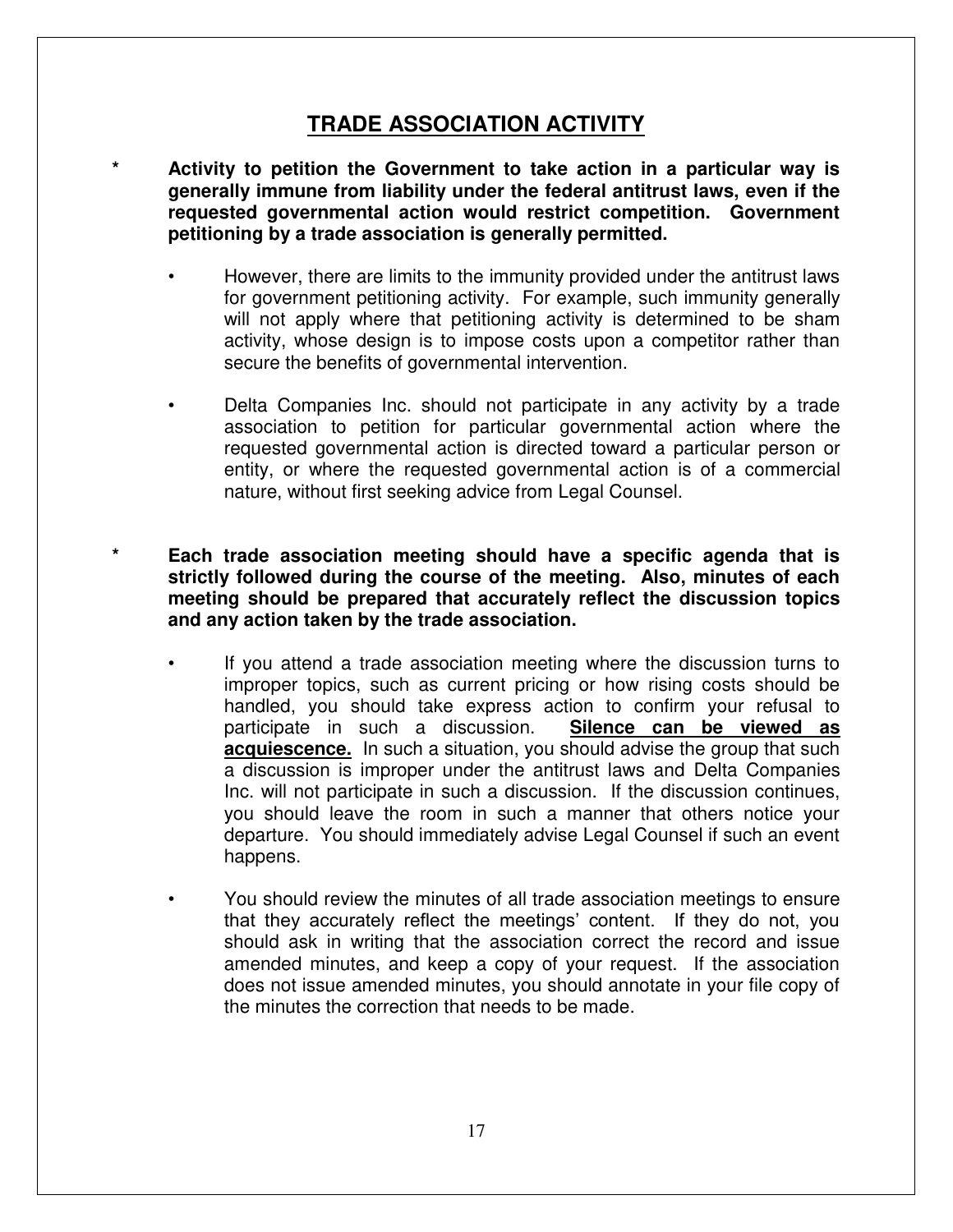### **PENALTIES**

 Penalties for antitrust violations are severe for both a company and its employees.

**Criminal:** Antitrust offenses are classified as a **felony**. As a practical matter, the government only prosecutes offenses involving agreements among competitors.

> The Sherman Act provides for the following penalties. For antitrust offenses committed before June 22, 2004, individuals can be fined up to \$350,000 and sentenced to up to 3 years in federal prison for *each* antitrust violation, and corporations can be fined up to \$10 million for *each* antitrust violation.

> For antitrust offenses committed on or after June 22, 2004, individuals can be fined up to \$1 million and sentenced to up to 10 years in federal prison for *each* antitrust violation, and corporations can be fined up to \$100 million for *each* antitrust violation.

> Multiple counts of antitrust violations can substantially raise these penalty figures. In addition, under some circumstances, penalties can go even higher than the Sherman Act maximums to twice the gain or loss involved. Remember also that in these cases, prosecutors frequently invoke federal mail and wire fraud statutes, thereby adding to possible criminal fines and penalties.

**Civil:** A private plaintiff who prevails in an antitrust case under federal or state law is entitled to **a treble damage award**, or three times the amount of damages actually sustained. A civil antitrust plaintiff may also receive court costs and reasonable attorneys' fees.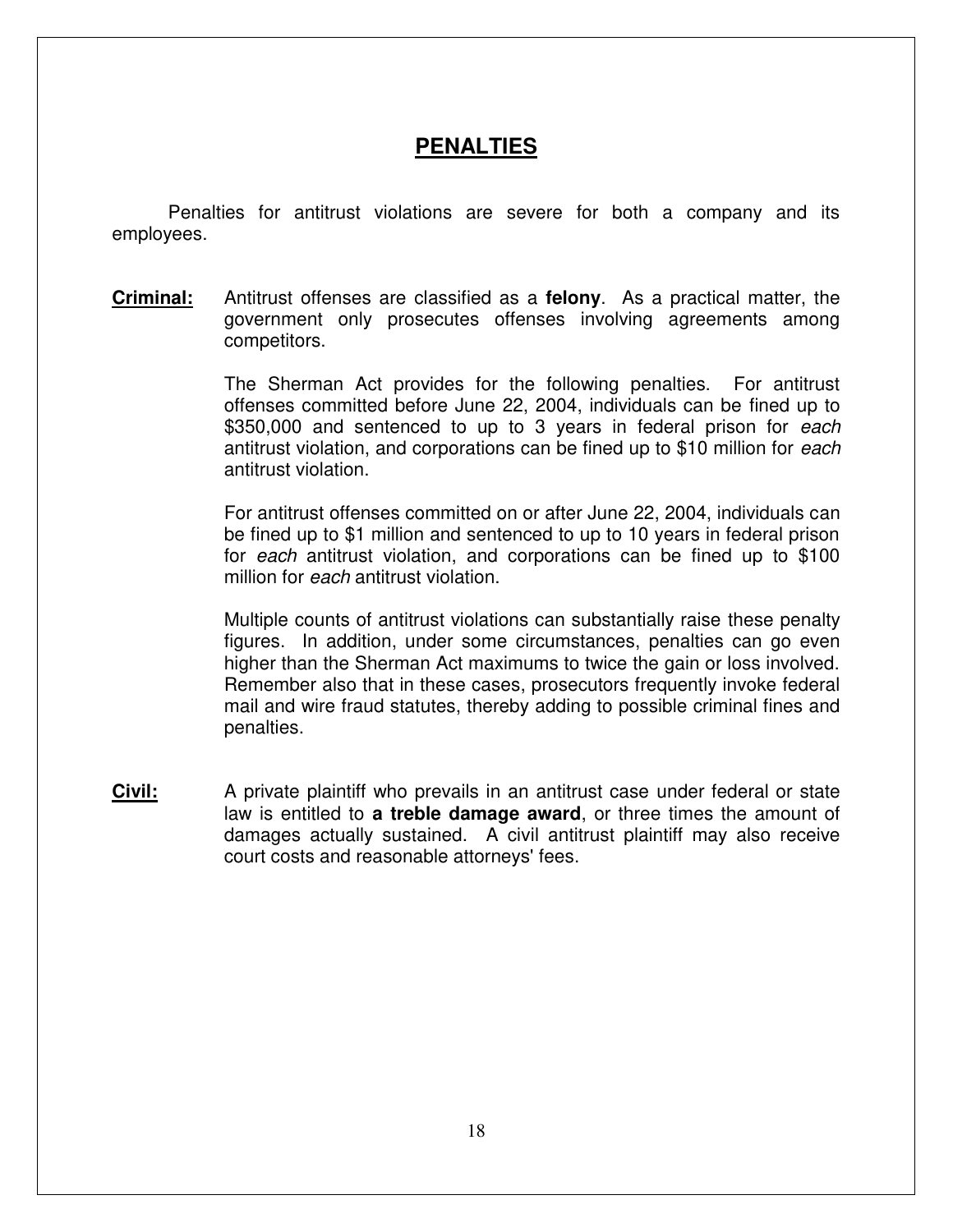# **A FINAL COMMENT ON STRICT COMPLIANCE**

 Strict compliance with the letter and the spirit of the antitrust laws is an **absolute** requirement for Delta Companies Inc. employees ...

 ... but this is not enough. You should avoid conduct that could *appear* to constitute a violation of the law. No matter how innocent a particular act may be, legal difficulties can result if it leads others to believe that a violation has occurred.

A few reminders about *appearances* --

- Many of us have close friends who work for competitors, suppliers or customers, and no one is asked to give up these relationships. However, a mutual understanding that there will never be any improper discussion of business matters will avoid problems.
- Conduct that is perfectly proper is sometimes related in writing in such a manner as to appear contrary to the law. Be certain that what you write accurately reflects what has taken place.
- Avoid using colorful language in written documents that might be misinterpreted, such as words like "destroy"; "monopolize"; "dominate"; "crush"; "eliminate"; "squash"; "conquer"; or phrases such as having a "gentlemen's agreement" or "truce" with a competitor.
- Remember that during antitrust investigations or lawsuits, the Company will be asked to produce employees' emails (*including draft and deleted emails*), datebooks, phone messages, handwritten notes, and other documents that are not considered the formal correspondence of the Company. Marking a business document "confidential" does not prevent it from being subject to production. **Everything** you write as part of your job with Delta Companies Inc. should be written so that it could read aloud on the national evening news.